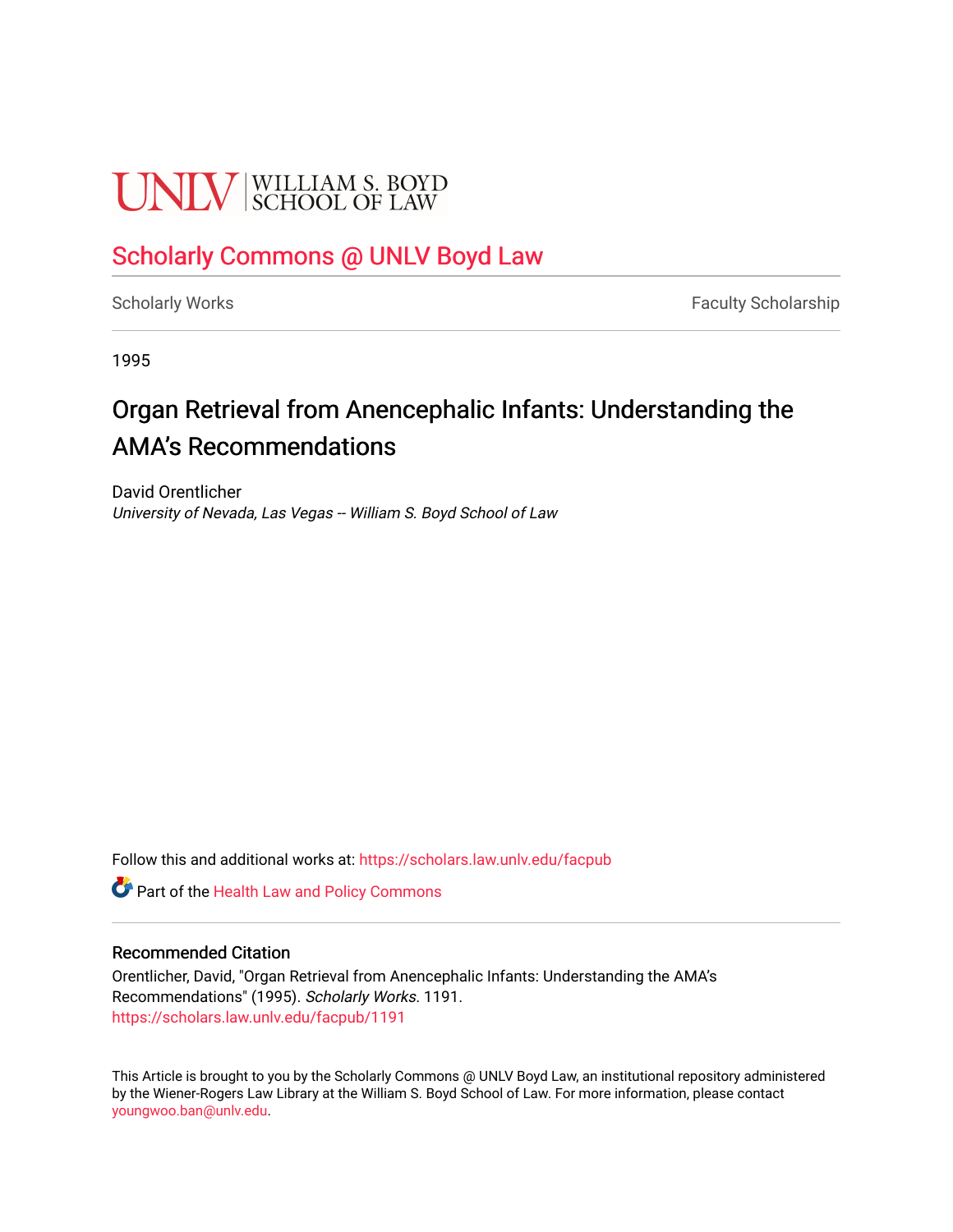# **Commentary: Organ Retrieval from Anencephalic Infants: Understanding the AMA's Recommendations**

### David Orentlicher

n the case study about anencephaly and organ donation, the consulting ethicist, James Reagan, relates an important instance about the influence of professional guidelines in ethics. Within months of their publication in *the Journal of the American MedicalAssociation,'* the AMA's new recommendations on organ retrieval from anencephalic infants nearly resulted in a parental donation of life-sustaining organs from an anencephalic newborn.

While one could discuss this case in terms of the role of the ethics consultant when physicians propose illegal action, the importance of professional guidelines in eth**ics, <sup>2</sup>**or in terms of the argument that anencephalic infants are not likely to be meaningful sources of transplantable organs,<sup>3</sup> I want to focus on two other points. First, the advocates for organ retrieval in this case incorrectly cited the AMAs recommendations as support for their proposed course of action. Second, the incorrect citation of the AMAs recommendations tells us something about ethical decision making in medicine, that such decision making is driven more by personal values than medical or ethical principles and that decision makers disguise the influence of their own values **by** pointing to external influences that are plausible but not actual explainers of their actions.

Mr. Reagan mentions at several points the desire of the physicians, parents, and others at the hospital to proceed with organ retrieval from the newborn before she died, as "consistent with the AMA's recommendation." Yet, the proposed retrieval would have violated the AMA's guidelines. While the guidelines in effect at that time stated that it is ethically permissible to retrieve life-necessary organs from anencephalic infants,<sup>4</sup> the guidelines also stated that the law would have to be changed before organs could be

retrieved from living anencephalic infants.<sup>5</sup> The AMA's Council on Ethical and Judicial Affairs recognized that, even with its new ethical guidelines, organ retrieval from an anencephalic infant was still legally prohibited before the infant's death. Accordingly, the council indicated its hope that the new guidelines would spark public discussion and consensus in favor of changing the **law.6** However, the council acknowledged that organ retrieval would not be possible in the absence of such a change.<sup>7</sup>

That the physicians misread the council's guidelines **is** surprising. It is a serious misreading that could have had severe consequences. Given the controversy over the guidelines,<sup>8</sup> one would expect physicians to act very carefully before proceeding with organ retrieval from an anencephalic infant. Moreover, if the desire to avoid legal liability is as great an influence on physician behavior as is commonly asserted.<sup>9</sup> then one would expect the physicians here not to have reached a decision without first consulting a lawyer. Yet, at least one physician was ready to proceed without even an ethics committee consultation, and it was the hospital's chief executive officer who sought the opinions of both the ethics committee and the hospital's legal counsel.

While the physicians were not acting consistent with the AMA's guidelines, they were acting consistent with a considerable and growing body of data indicating that **phy**sician decision making on ethical matters is driven much more by physicians' personal views than by any external ethical guidelines or principles. For example, when decisions are made whether to discontinue life-sustaining medical treatment, the personal values of the patient's physician regarding life-sustaining treatment are much more decisive than principles of patient autonomy.<sup>10</sup> Rather than serving as guides to physician behavior, external ethical guidelines and principles are used by physicians to justify the decisions they have reached based on their own moral compasses.

*Journal of Law, Medicine & Ethics,* **23 (1995):** 401-02. *© 1995* by the American Society of Law, Medicine **&** Ethics.